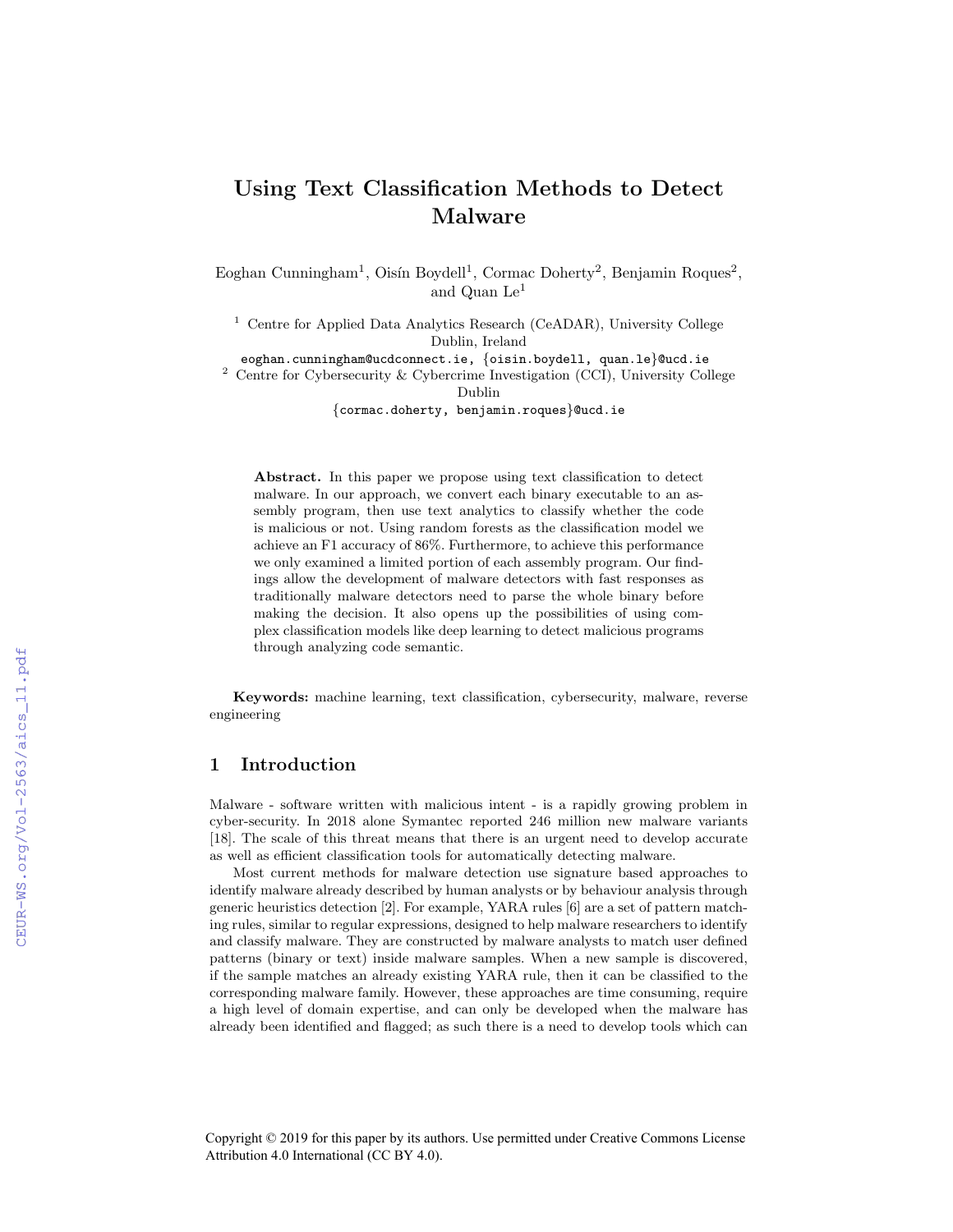learn to detect new malware and malware variants automatically. This has stimulated research into applying machine learning to the malware detection task.

In this work we investigate the use of text classification methods to detect malware. We convert each input example, in the form of executable machine code in raw binary format, into an assembly program i.e. a representation of the underlying sequence of processor instructions. This static feature extraction is computationally efficient since it does not require running the executable, and the assembly code is a more amenable representation of an executable's behaviour as compared to other static analysis methods such as working with raw byte code sequences [14]. We aim to investigate the use of a portion of code instead of the whole assembly program to build malware detectors, as using only a portion of the program as input will allow the development of fast malware detectors, besides other benefits. Our contribution in this work is the analysis of how the performance of text classifiers vary with the number of assembly code instructions used to represent each binary. We find that the performance of classifiers trained in this way is relatively stable across a wide range of instruction sequence lengths, which shows that it is possible to develop very fast malware detection tools with high accuracy using only a small input data size.

# 2 Related Work

In this section we review literature on malware classification using disassembled executable code. For these works, a disassembler like IDAPro [3], Radare2 [4], or Ghidra [1] is used to convert binary executable code into a sequence of assembly instructions - each instruction includes an opcode (an assembly command) and the possible parameters that the command operates on. The next step is to convert the sequence of instructions into a sequence of tokens from a vocabulary - each instruction could be considered as a token, or the researchers may choose to keep only the opcode of each instruction as a token to reduce the token vocabulary size. Further feature extraction methods can then be applied on each sequence of tokens before being used as input to train a malware classifier.

The first group of works use n-gram (sequences of n consecutive tokens) statistics from the assembly code as input features for a classifier. In [20], the authors calculated the frequencies of bi-grams of opcodes, and then applied feature selection to keep only the 1,000 most important bi-gram opcodes sequences as input. They trained a number of popular classifiers on their dataset of 1,000 malware and 1,000 benign example binaries; and reported an accuracy of more than 90%. In [22] the authors studied different tokenizing approaches applied to the assembly code before extracting n-gram features to train a linear classifier. The author reported low accuracy of up to 77%.

The second group of works use generative models - e.g. Hidden Markov Models (HMMs) - to model the relationships over sequences of instructions. In [17], the authors trained a HMM for each of multiple malware families, then a test malware sample would be assigned to the family whose HMM gave it the highest score. In [15] the authors use HMMs to detect metamorphic viruses - malware which evades detection by inserting junk codes in its body.

Recently Deep Learning [10] has been emerging as a new classification model which can be applied across many diverse problem domains – including malware classification – due to its ability to learn efficient task based feature extraction given a dataset of input-label pairs. In [16] a convolutional neural network (CNN) on top of an opcode embedding layer was trained on opcode sequences to detect whether an android app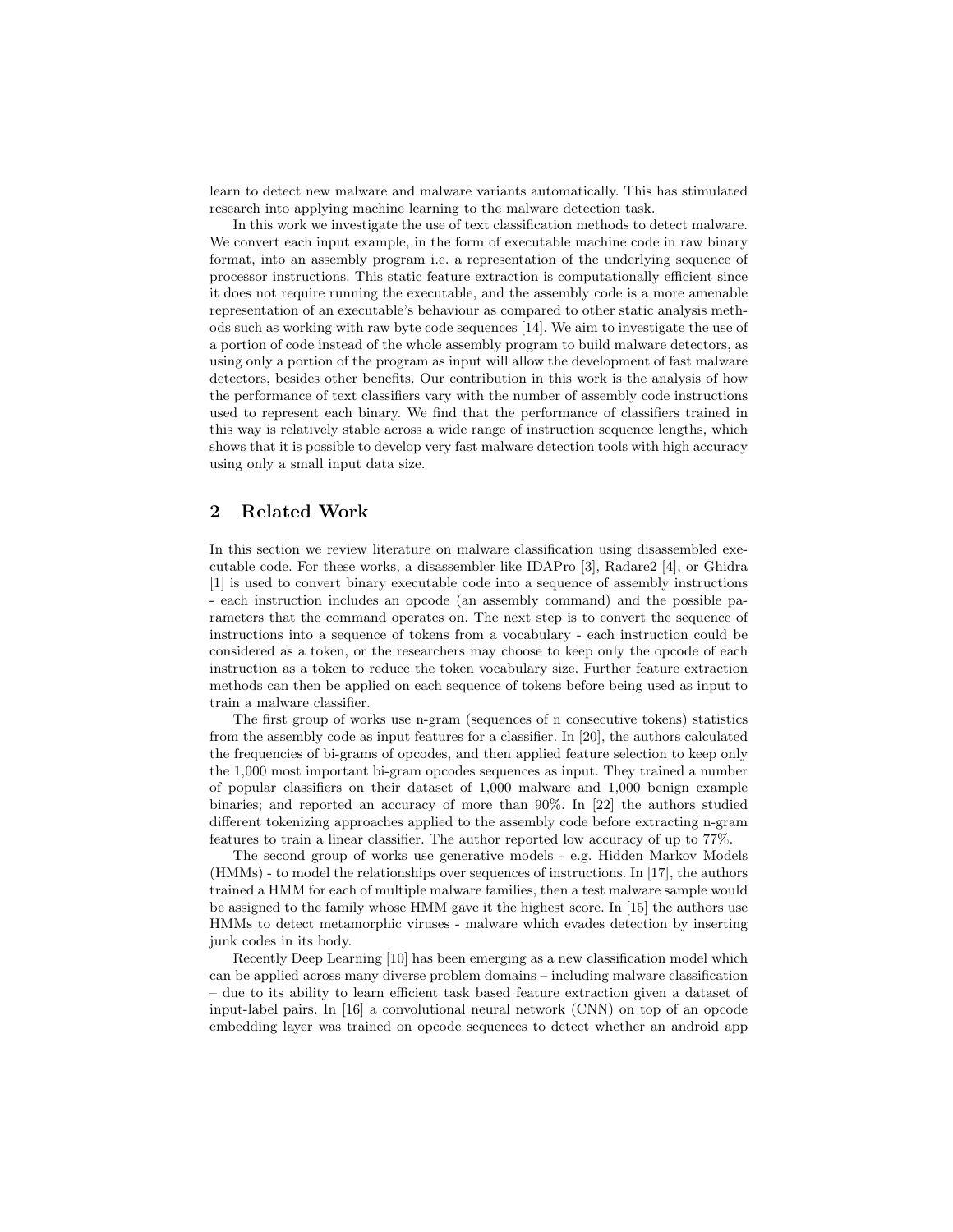was malware or not, and it achieved a performance of 87% accuracy and 86% macro average F1 score on their large dataset configuration. In [13], a CNN was trained on one-hot encoded opcode sequences to classify malware into one of 9 families, with the neural network obtaining 91% F1 accuracy. [12] also train a CNN on opcode sequences through an opcode embedding layer to detect malware. Due to file size restriction the author split each assembly program into chunks of 10,000 opcode sequences and trained them independently; the performance of the neural network was not reported independently but as a component of an ensemble of classifiers.

In reviewing the literature, we notice that there is a lack of analysis of the effects of choosing different numbers of instructions from the assembly program on the performance of the classifiers. Another observation is that complex models like neural networks cannot easily process large assembly programs in whole due to memory and computing power constraints, which informs our work on using a subset of the first  $n$ instructions from each sample.

## 3 Methods

#### 3.1 Dataset

There is a lack of standardised datasets used across the malware research community, not least in part due to the issue of distributing known malicious executables as well as the rapidly evolving nature of malware whereby older samples may not be representative of malware currently in the wild. Therefore we compiled our own datasets for our research from several sources. We used 5,000 unique malicious Microsoft Windows portable executable files (PE Win32) provided by UCD's Centre for Cybersecurity and Cybercrime Investigation (CCI). This collection was compiled over an eighteen month period from publicly available sources of threat intelligence, predominantly malicious URL feeds and phishing domains. These malware samples were complemented with over 5,000 benign (non-malicious) unique samples collected from online freeware sources, Windows ISO disk images and personal computers. In total, the dataset size is 17 Gbytes.

In order to evaluate the generality of our malware classification approach, we created an additional test dataset of 2,000 unique malware examples from an alternative source, VirusTotal [5], so as to account for any potential bias in the CCI sources. Again this was complemented with 2,000 additional unique benign samples collected from online freeware sources, Windows ISO disk images and personal computers.

#### 3.2 Feature Extraction

Static Analysis is the term used for analysis of executable files, namely malware, that does not require their execution. Many statically extracted features have been shown to have predictive power in malware detection [11], [7], however the focus of our work is on using assembly instructions as produced from running a disassembler over each executable. We used the same disassembly software, Radare2, across all the excecutables in our datasets for consistency.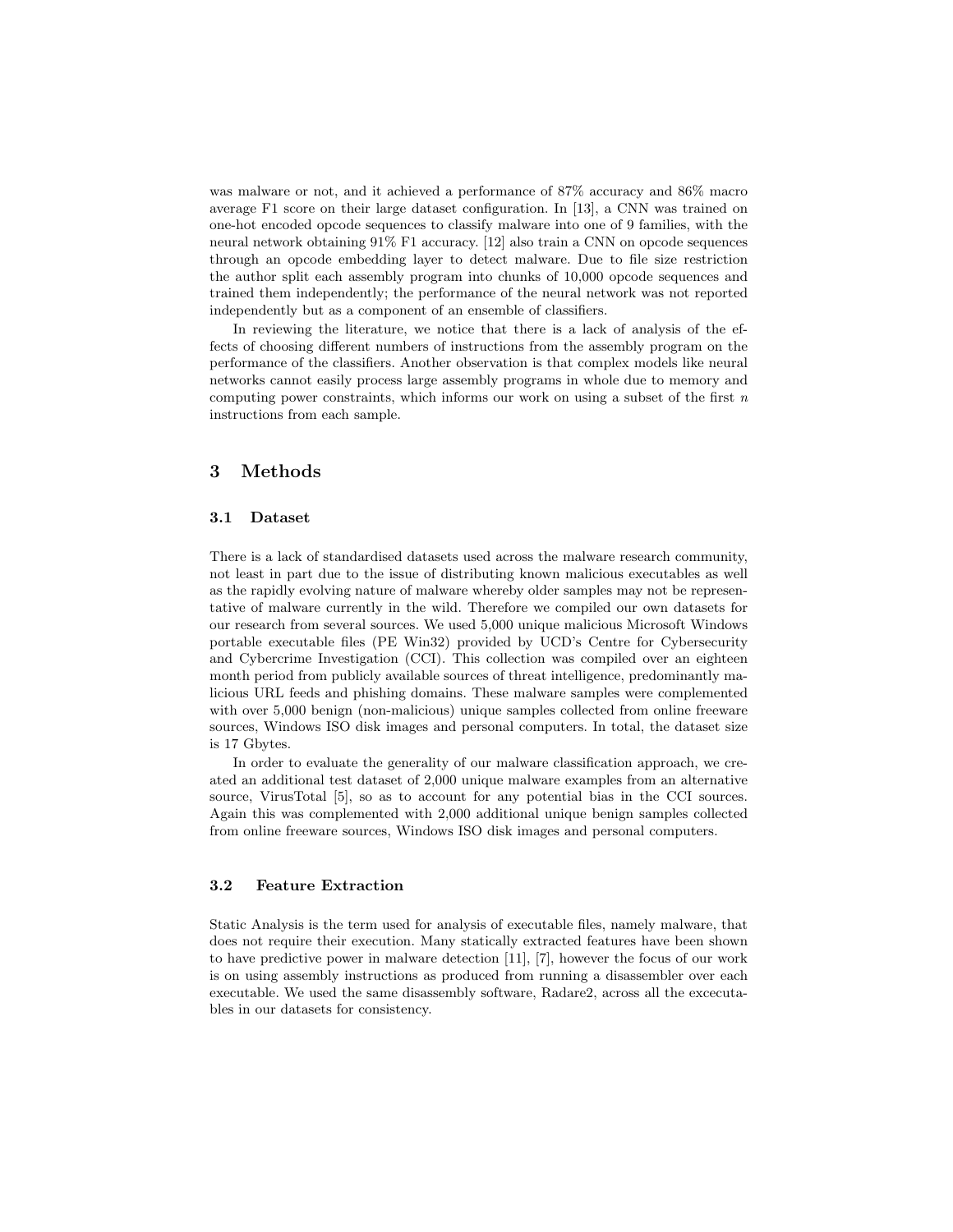Function Resolution Given the predictive power of API calls [11] and motivated by the work in [22], we chose a feature representation for the assembly instructions that, where possible, resolved any memory addresses to the function name being called, according to the function import table. Any addresses that were not resolved to their function names are replaced with a fixed, unique string - 'adr' (Figure 1 ). After preprocessing, we tokenize the assembly code at the instruction level.

```
mov esi section. UPX1
lea edi [esi - adr]
push edi
mov ebp esp
lea ebx [esp - adr]xor eax eax
push eax
cmp esp ebx
jne adr
inc esi
inc esi
push ebx
push adr
```
Fig. 1. An example of assembly code after pre-processing

Feature Representation We then considered the task of detecting malware executables as a binary text classification problem. We applied the term frequency inverse document frequency (TF-IDF) metric from the field of information retrieval to represent the sequences of disassembled instructions as vectors, where the terms are represented by n-grams of assembly instructions. This prompted an analysis of the influence of n-gram length on vector dimensionality (vocabulary size) - a very high dimensional feature space is likely to lead to low generalization performance due to the curse of dimensionality [8]. Figure 2 shows the dimensionality of the feature vectors for various n-gram lengths. We chose to use n=2 (bi-grams) as this provides a balance between a compact vocabulary size and the ability to capture consecutive instructions. It is also the choice used in multiple research in malware classification [21][20].

#### 3.3 Experiment Protocol

We carried out our experiments in two stages, using the dataset of 10,000 samples (5,000 maleware from CCI, 5,000 benign) as described above. In all experiments classifier performance was measured using macro averaged F1 score.

In the first stage we wanted to identify which classification algorithm performed best for a chosen number of instructions to be disassembled of 1000, using the feature extraction and representation approach described above. We considered six common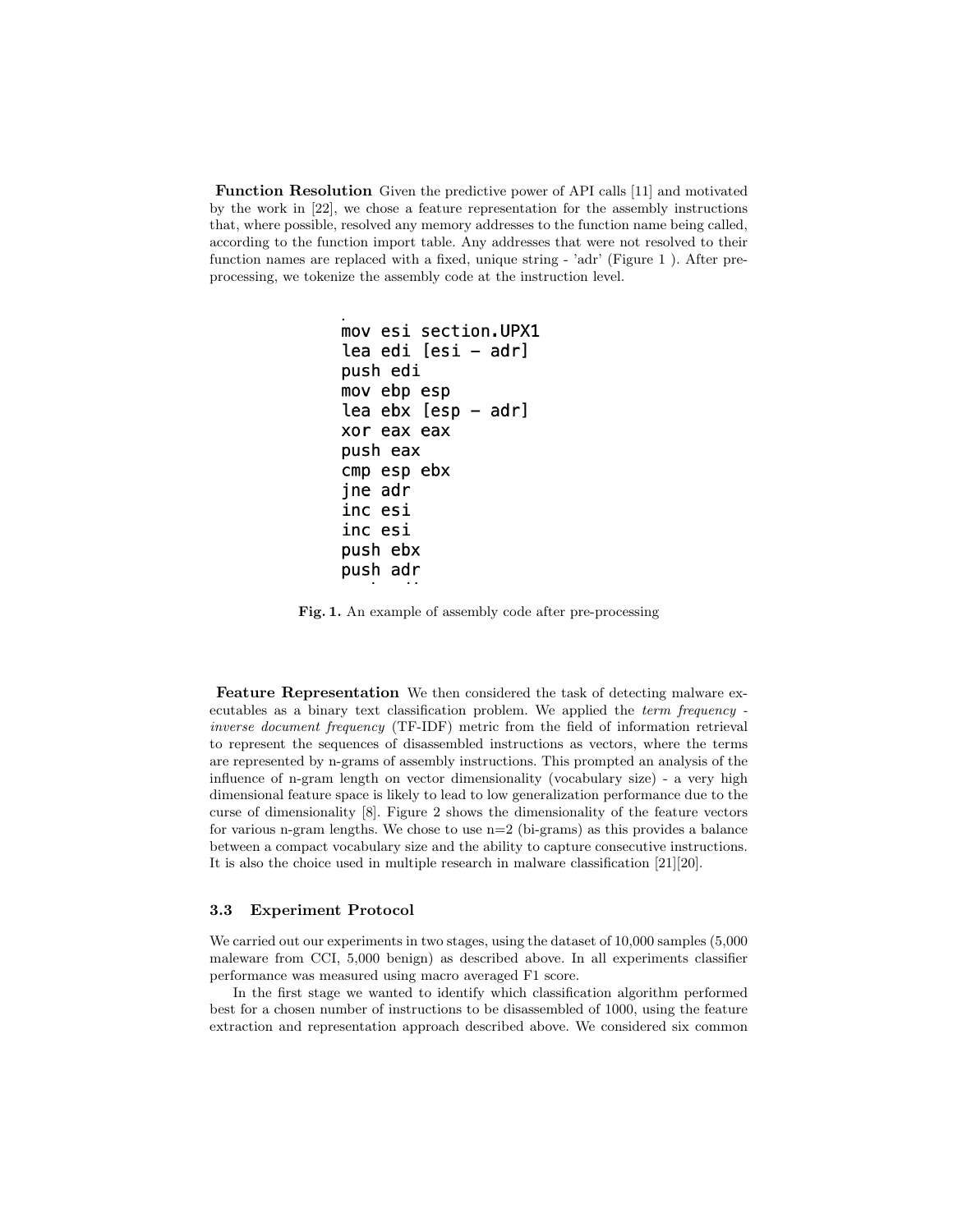

Fig. 2. Dimensionality of feature vectors by n-gram length

classifiers for our experiments: Logistic Regression, Naive Bayes, Random Forest, K Nearest Neighbors (KNN), Linear Support Vector Machines (Linear SVM), and XG-Boost. We used the XGBoost classifier implemented in [9], and for other classifiers we used the library scikit-learn [19]; the hyper-parameters for all classifiers were set to default values (version 0.90 for XGBoost, and version 0.22 for scikit-learn). The dataset was randomly split into training and test sets with a ratio of 75%:25%, and we individually trained and evaluated all six classifiers. This was repeated five times and the F1 score of each repeat for each classifier was averaged.

In the second stage we analyzed how the performance of the best performing classifier from stage one varied when we used different numbers of instructions from the disassembled executables as input. For a chosen number of instructions  $n$ -inst, the classifier was only trained (and tested) with the first  $n$  inst disassembled instructions from each executable. We tested various values of  $n$  *inst* between 250 and 20,000, and used the same evaluation methodology as in stage one.

Finally, we wanted to understand how our classification approach generalises to a previously unseen malware situation. For this we trained the best performing classifier identified in stage one using the number of instructions, n inst, which gave the best performance in the second stage on the full dataset of 5,000 malware examples from CCI and the 5,000 benign examples. We then tested the performance of our model on a test dataset comprising 2,000 malware examples from VirusTotal, along with 2,000 new benign examples.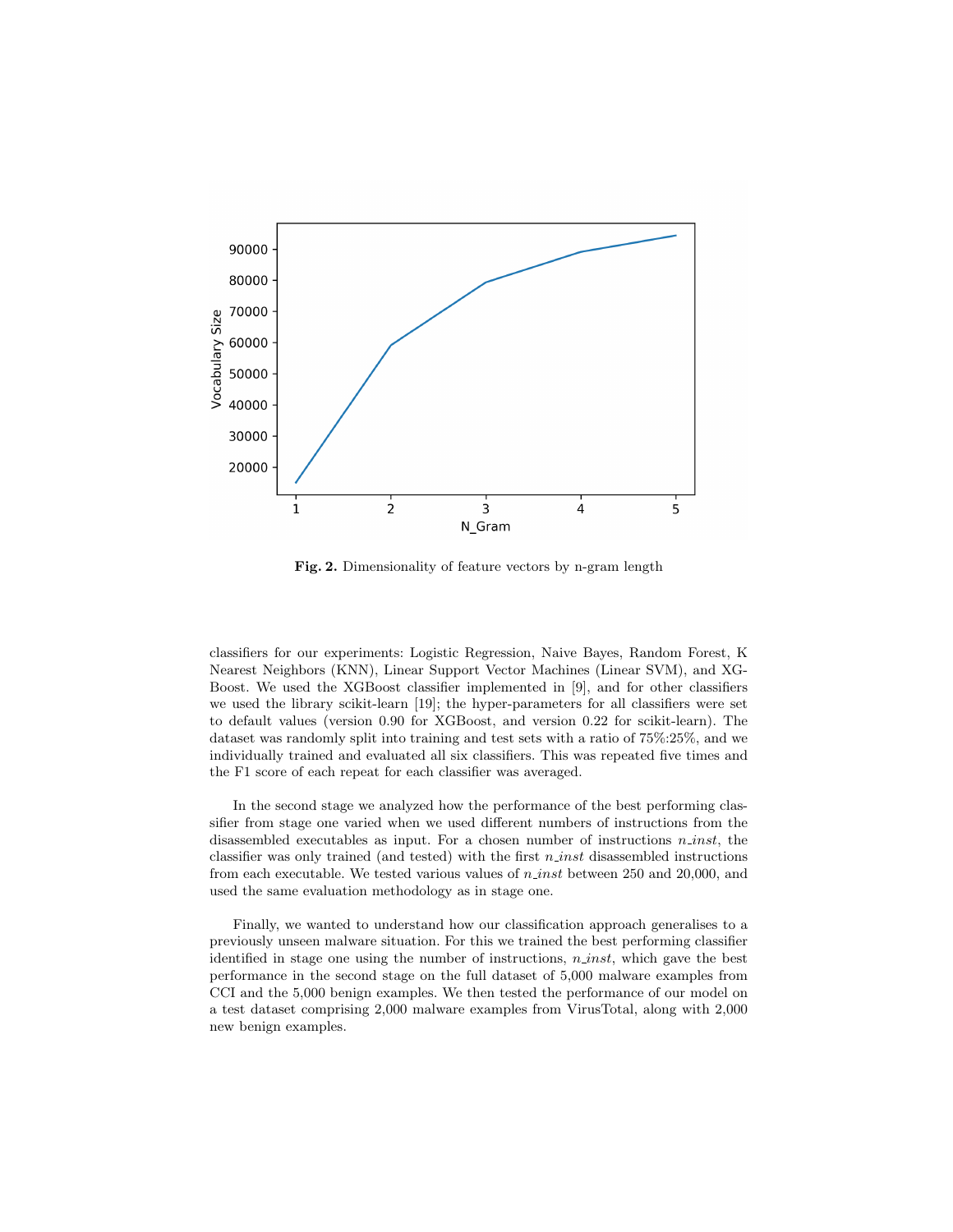## 4 Results

Table 1 shows the performance of the six classifiers when we used the first 1000 instructions of each assembly program to calculate its features, where random forests consistently achieved the best performance. As the result we chose random forests as the classifier for our next experiments.

|                     |                   |      |      |      |      | $\lvert \text{Run 1} \rvert \text{Run 2} \rvert \text{Run 3} \rvert \text{Run 4} \rvert \text{Run 5}$ Average F1 |
|---------------------|-------------------|------|------|------|------|------------------------------------------------------------------------------------------------------------------|
| Logistic Regression | $0.75 \, \, 0.74$ |      | 0.75 | 0.76 | 0.74 | 0.748                                                                                                            |
| Naive Bayes         | 0.79              | 0.78 | 0.79 | 0.80 | 0.79 | 0.79                                                                                                             |
| Random Forest       | 0.86              | 0.84 | 0.84 | 0.85 | 0.84 | 0.846                                                                                                            |
| <b>KNN</b>          | 0.82              | 0.83 | 0.82 | 0.83 | 0.82 | 0.824                                                                                                            |
| Linear SVM          | 0.80              | 0.78 | 0.79 | 0.80 | 0.79 | 0.792                                                                                                            |
| XGBoost             | 0.81              | 0.80 | 0.82 | 0.81 | 0.80 | 0.808                                                                                                            |

Table 1. F1 score of the six classifiers, for each of the five random training/test splits, and the overall averaged F1 score for each (number of instructions  $= 1,000$ )

In the second experiment, we varied the number of instructions used in an assembly program in the series of values [250, 500, 1000, 2000, 3000, 4000, 5000, 7500, 10000, 15000, 20000]. The performance of the random forests for the chosen numbers of instructions is visualized in Figure 3. Random forests achieved the lowest average F1 score of 84.7% (84.5 % accuracy) with 1000 instructions, and it achieved the highest average F1 score of 86.4 % (86.7 % accuracy) with 7500 instructions.

As a further analysis on random forest classifier trained by assembly length of 7, 500 instructions, Figure 4 shows the time to train a random forest on a chosen number of instructions. We carried out our experiments on using 8 cores on an Intel Xeon E5 v3 processor with 53 GB memory.

For the final test, we trained a random forest on the whole dataset and tested it on the test set with malwares provided by VirusTotal. Our trained random forest achieved a performance of 81% F1 score, this showed our random forest model generalized to malware pieces from a different source.

#### Discussion

In the experiments our random forest classifier achieved 86.4 % macro-average F1 accuracy on a separate validation set, and 81% on a test set for the difficult scenario where malware executables come from a separate source (VirusTotal). This compares favourably with accuracy reported in other works, albeit on different datasets. However, our finding that good performance can be achieved by looking at only the first 7,500 instructions of the disassembled code is important. Reducing the quantity of data that needs to be disassembled and processed allows for the development of faster malware detectors than if the whole executable needs to be taken into account. We also believe that our analysis of model performance vs assembly length is useful in allowing developers to trade off model accuracy vs model speed for a specific use case: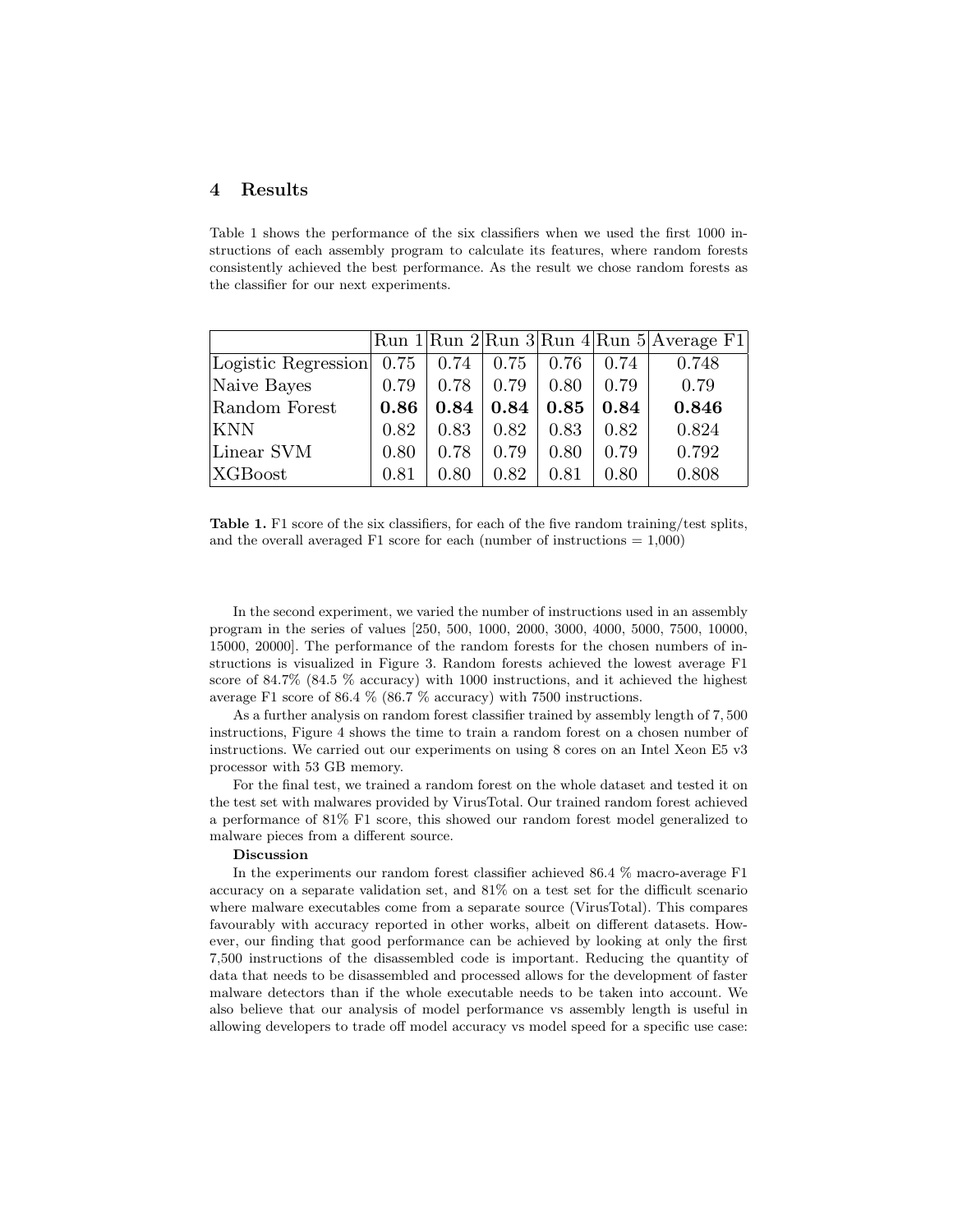

Fig. 3. Random Forest Classifier Performance by Assembly Length

for example, a malware detector scanning email might need to be very fast, whilst a detector protecting a high security network might trade speed for accuracy.

We believe that our approach of preprocessing assembly instructions is useful as it reduces the vocabulary size of tokens while preserving more information than using opcodes alone. However an important avenue of future work would be to explore preprocessing techniques further to reduce the vocabulary size of the tokens whilst keeping as much relevant information as possible, and whether our approach of selecting instructions from the start of the malware binary as opposed to other segments of the file is optimal.

# 5 Conclusion

In this paper we applied text classification to detect malicious programs, and we analyzed how the performance of a malware detector changed as a function of the number of instructions in the assembled code that it looked at. Our finding that a classification model only needs to look at a small portion of the disassembled code to detect malware opens up the possibilities to develop complex and powerful malware detection models on disassembled code. It also allows the development of fast malware detectors, which is necessary given the need to deal with a rapidly increasing number of malware variants today.

Acknowledgement. This research was supported by a research funding grant from Enterprise Ireland to CeADAR.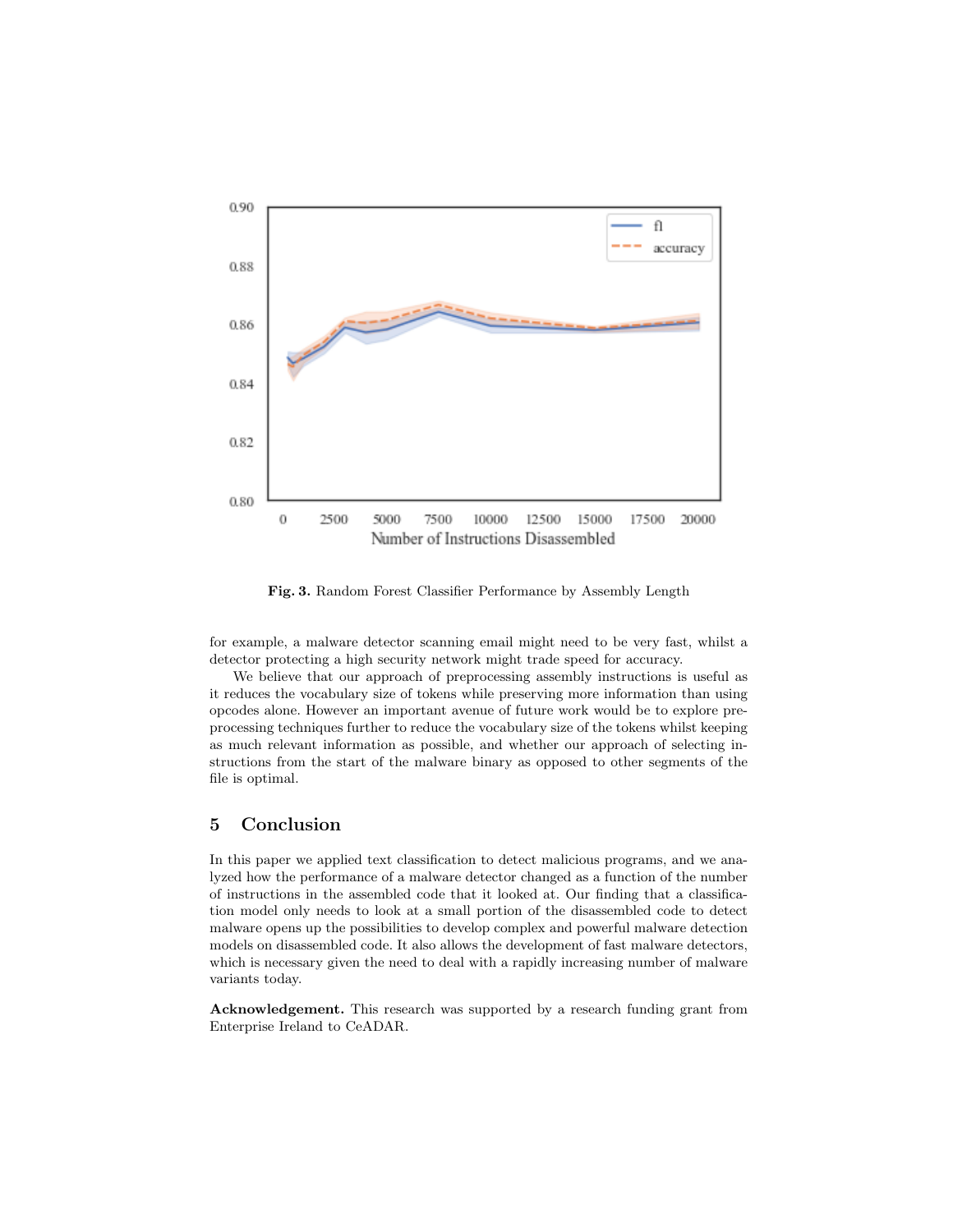

Fig. 4. Time to Train a Random Forest Classifier by Assembly Length

# References

- 1. Ghidra a software reverse engineering (sre) suite of tools developed by nsa's research directorate in support of the cybersecurity mission. https://ghidra-sre. org/, accessed: 2019-09-30
- 2. Heuristic and proactive detections. https://encyclopedia.kaspersky.com/ knowledge/heuristic-and-proactive-detections, accessed: 2019-09-30
- 3. Ida pro combines an interactive, programmable, multi-processor disassembler coupled to a local and remote debugger and augmented by a complete plugin programming environment. https://www.hex-rays.com/products/ida/, accessed: 2019- 09-30
- 4. Radare2 a free toolchain for easing several low level tasks like forensics, software reverse engineering, exploiting, debugging. https://rada.re/n/radare2.html, accessed: 2019-09-30
- 5. Virustotal free online virus, malware and url scanner. https://www.virustotal. com/en, accessed:2019-09-30
- 6. The yara project. https://virustotal.github.io/yara/, accessed: 2019-09-30
- 7. Biondi, F., Given-Wilson, T., Legay, A., Puodzius, C., Quilbeuf, J.: Tutorial: an overview of malware detection and evasion techniques. In: International Symposium on Leveraging Applications of Formal Methods. pp. 565–586. Springer (2018)
- 8. Bishop, C.M.: Pattern recognition and machine learning. Springer (2006)
- 9. Chen, T., Guestrin, C.: Xgboost: A scalable tree boosting system. In: Proceedings of the 22nd acm sigkdd international conference on knowledge discovery and data mining. pp. 785–794. ACM (2016)
- 10. Goodfellow, I., Bengio, Y., Courville, A.: Deep learning. MIT press (2016)